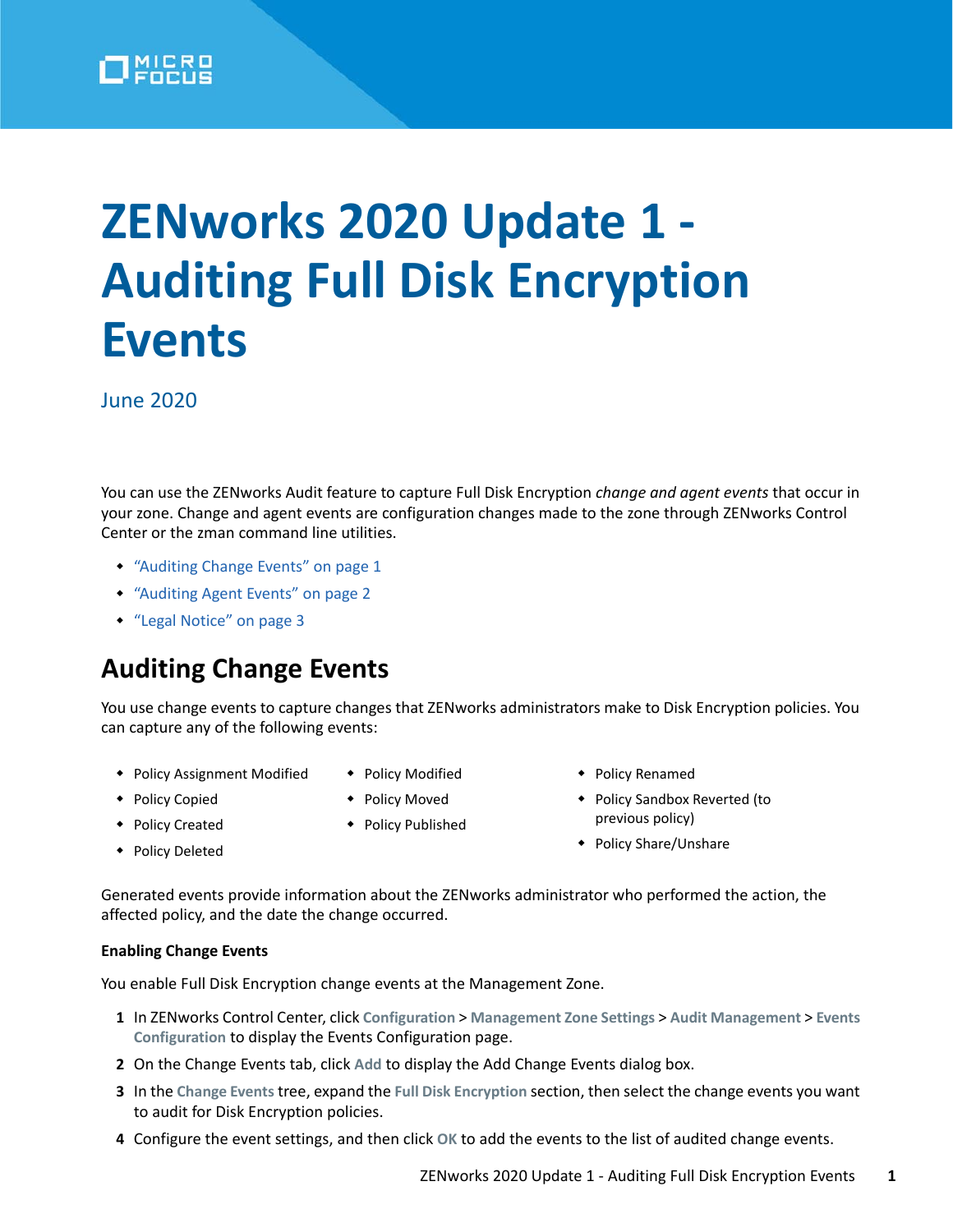For more detailed information and instructions, see ["Enabling a Change Event](https://www.novell.com/documentation/zenworks-2020/pdfdoc/zen_audit_management/zen_audit_management.pdf#b16qrf3y)" in the *ZENworks Audit Management Reference*.

#### **Viewing Generated Change Events**

- **1** In ZENworks Control Center, click **Audit and Messages**.
- **2** In the Zone Audit panel, use the **Dashboard** and **Events** tabs to view the audited events:
	- **Dashboard:** Shows a summary of the audited events. You can see key indicators about top events and impacted objects, and can drill into the specific events. By default, the dashboard shows you an overview of events in the last 4 hours. If you want to see more data, you can change the time period.
	- **Events:** Shows the change and agent events being audited and the generated events. You can click a generated event to see its details. By default, the list shows the events generated in the last 4 hours. If you want to see more data, you can change the time period.

For more detailed information and instructions, see ["Viewing a Generated Change Event](https://www.novell.com/documentation/zenworks-2020/pdfdoc/zen_audit_management/zen_audit_management.pdf#b16qs25l)" in the *ZENworks Audit Management Reference*.

## <span id="page-1-0"></span>**Auditing Agent Events**

You use agent events to capture when device volumes are encrypted or decrypted on devices that have a Disk Encryption policy applied. You can capture any of the following events:

- Volume Encryption Started
- Volume Encrypted
- Volume Decryption Started
- Volume Decrypted

#### **Enabling Agent Events**

You enable Full Disk Encryption agent events at the Management Zone.

- **1** In ZENworks Control Center, click **Configuration** > **Management Zone Settings** > **Audit Management** > **Events Configuration** to display the Events Configuration page.
- **2** On the Agent Events tab, click **Add** to display the Add Agent Events dialog box.
- **3** In the **Agent Events** tree, expand the **Full Disk Encryption** section, then select the agent events you want to audit for Disk Encryption policies.
- **4** Configure the event settings, and then click **OK** to add the events to the list of audited agent events.

#### **Viewing Generated Agent Events**

- **1** In ZENworks Control Center, click **Audit and Messages**.
- **2** In the Zone Audit panel, use the **Dashboard** and **Events** panels to view the audited events:
	- **Dashboard:** Shows a summary of the audited events. You can see key indicators about top events and impacted objects, and can drill into the specific events. By default, the dashboard shows you an overview of events in the last 4 hours. If you want to see more data, you can change the time period.
	- **Events:** Shows the change and agent events being audited and the generated events. You can click a generated event to see its details. By default, the list shows the events generated in the last 4 hours. If you want to see more data, you can change the time period.